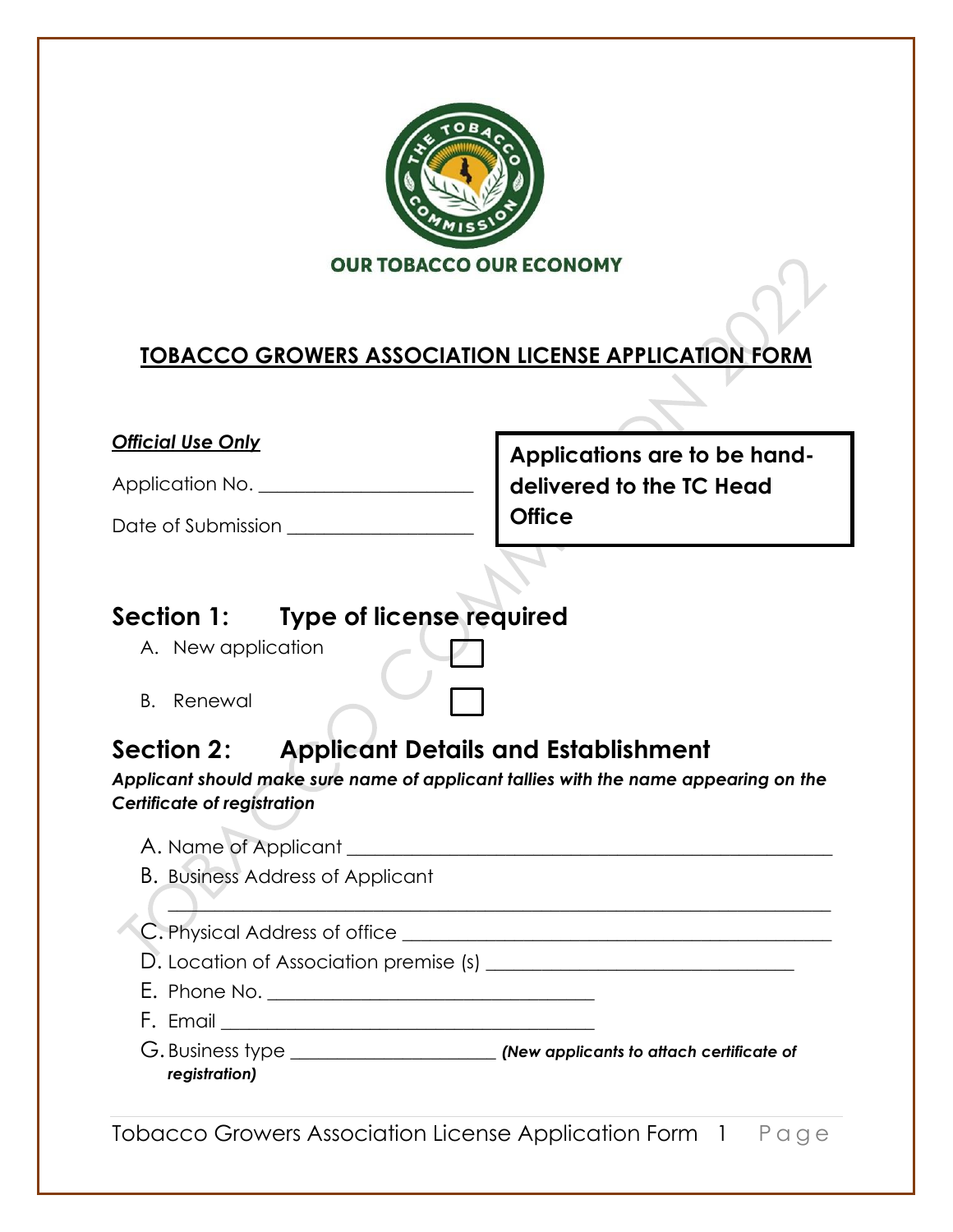### **Section 3: Governance Structure**

Applicant must enclose the following:

- A. The Association's Constitution **(Only for new applicants OR unless specifically requested by the Commission).**
- B. Minutes of the most recent Annual General Meeting held by the Association.
- C. Evidence of communication through print media.

# **Section 4: Profile of Directors and Executive members**

*New applicant should attach a copy of National ID for each Director or Executive member while Renewals should only attach ID for new Director or Executive member.*

| <u>Name</u> | <b>Position</b> | <b>Registration Number</b> |
|-------------|-----------------|----------------------------|
|             |                 |                            |
| 2.          |                 |                            |
| 3           |                 |                            |
| 4           |                 |                            |
| 5           |                 |                            |
| 6.          |                 |                            |
|             |                 |                            |
| 8           |                 |                            |
| 9           |                 |                            |
| 10.         |                 |                            |
|             |                 |                            |

# **Section 5: Financial Standing and Management**

Applicant must enclose the following documents:

- A. Proof of capacity for prudent financial management and dissemination i.e. annual audited accounts endorsed at an Annual General Meeting
- B. Applicant's tax compliance evidence details **(Only for new applicants)**

Tobacco Growers Association License Application Form 2 Page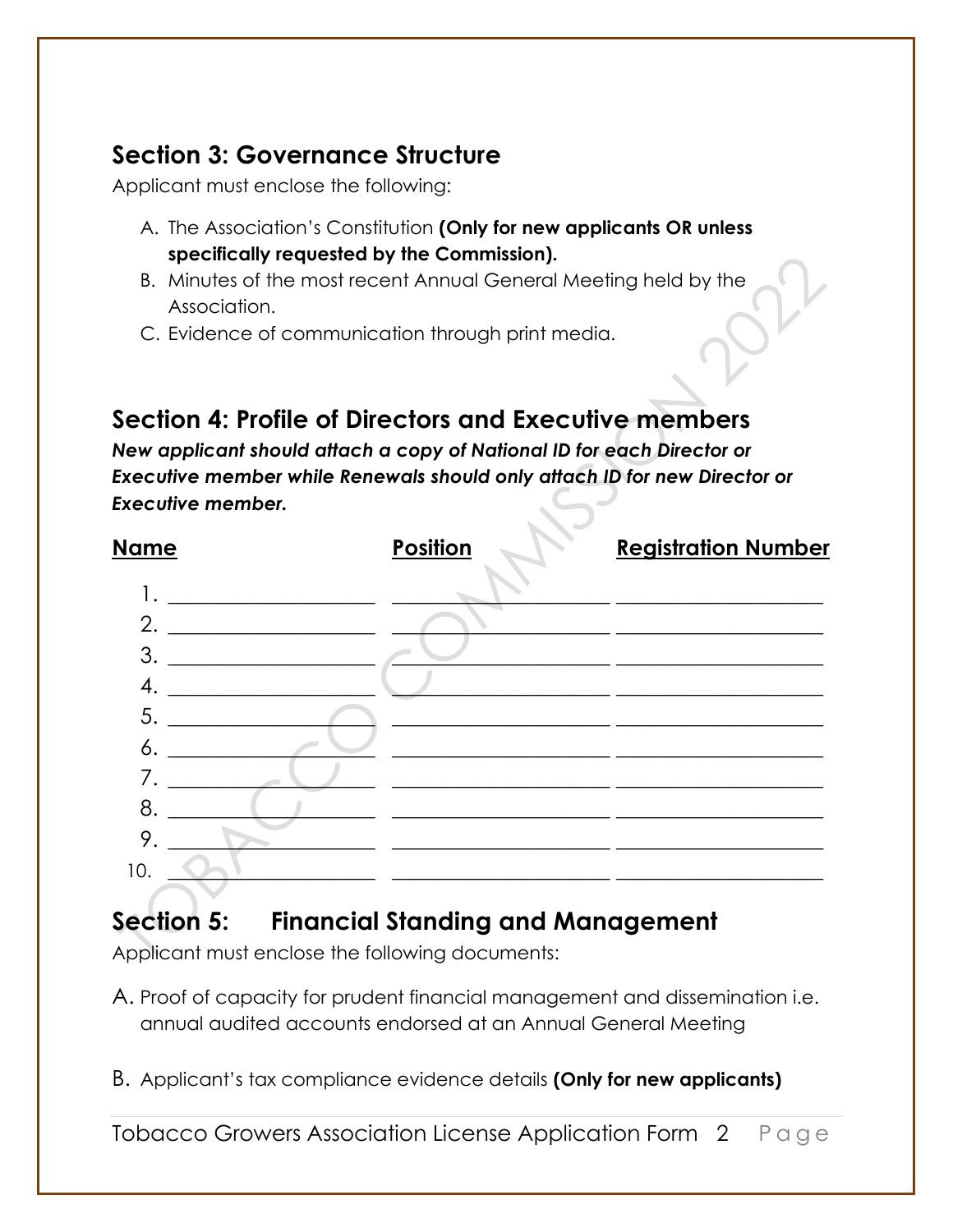#### **Section 6: Fees**

- A. Section 105 (c) and (e) of the Tobacco Industry Act, 2019 stipulate that "all licenses granted by the Act shall be issued subject to payment of a prescribed fee and any other terms and conditions as the Commission may prescribe; and published in the Gazette provided that the publication shall ensure respect for confidential information and business secrets".
- B. The Government Notice No. 23, Tobacco Industry Stakeholders Licensing and fees(Amendment) Regulations, 2021 prescribes an annual license fee of USD 1,000 for a Tobacco Growers Association.

### **Section 7: Conditions of application**

- A. The Commission may reject any application where it considers that any of the requirements to obtain a license are not met, where any false declaration is made, where an applicant is conflicted, or if the application is not satisfactory or is abandoned.
- B. The Commission may undertake such additional checks or seek any additional information before granting a license, including additional checks with enforcement authorities within Malawi.
- C. The Commission may share details about operators and relevant persons with enforcement authorities in Malawi, and on request with other Government Departments and their agencies.
- D. This form with the appropriate proof of identity documents, documents to demonstrate financial standing, evidence of tax compliance, and all specified attachments, together constitute the application.
- E. The application is valid only within the specified application period prescribed by the Commission.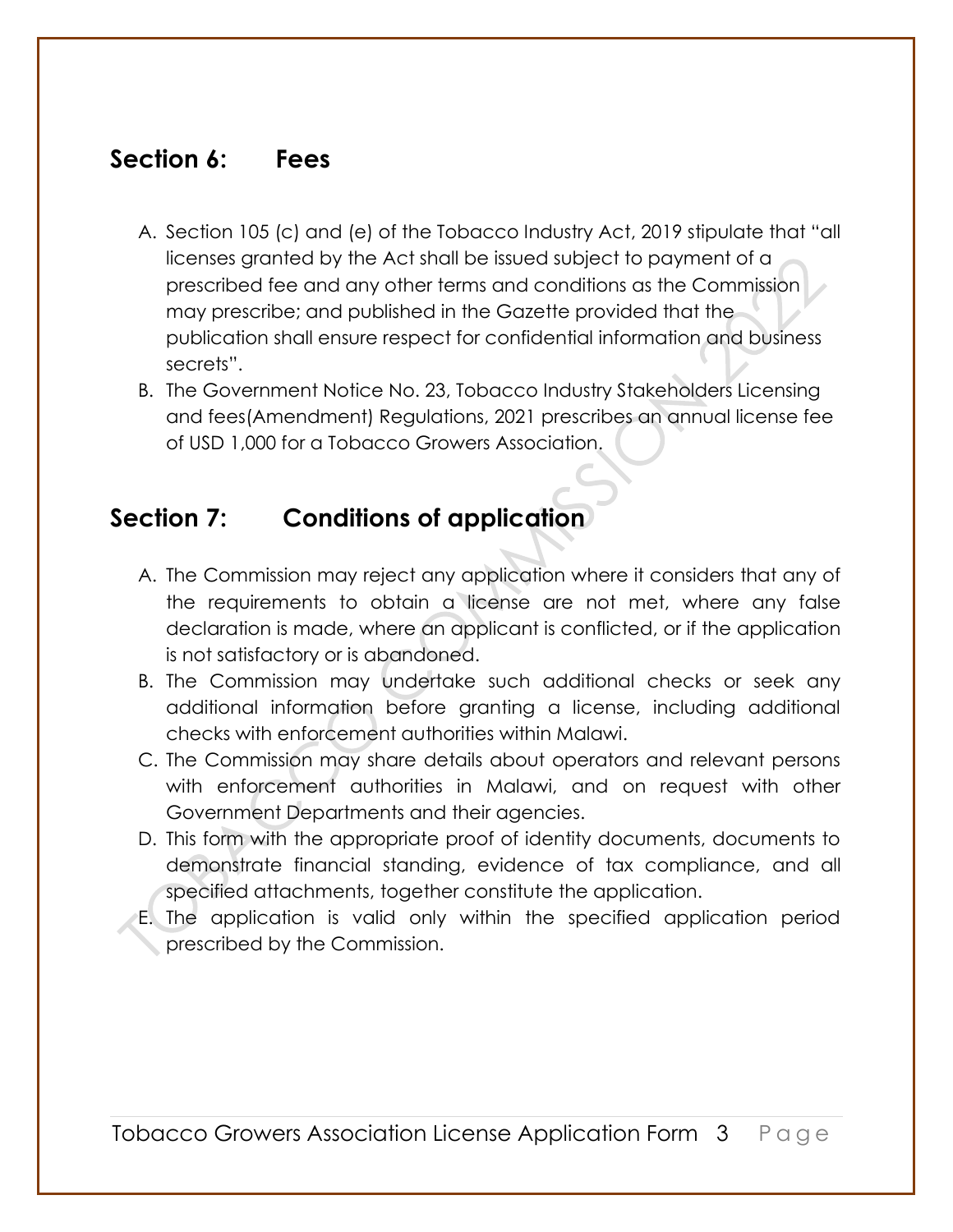### **Section 8: Declarations and Signatures**

- A. I hereby declare that all of the information in this application is true and accurate and all statements or information provided about any person made in this application are made with their agreement.
- B. I agree to abide by the conditions of this application and with any terms and conditions on my license.

| I confirm that the following are enclosed (Please tick) |                                                                                                                                                   |  |
|---------------------------------------------------------|---------------------------------------------------------------------------------------------------------------------------------------------------|--|
|                                                         | Copies of business registration certificates (Only for new applicants).                                                                           |  |
|                                                         | Proof of capacity for prudent financial management and dissemination i.e.<br>annual audited accounts endorsed at an Annual General Meeting.       |  |
|                                                         | Copies of National IDs for each Director and Executive member of the<br>Association (Only for new applicants OR if new Director or member added). |  |
|                                                         | Tax compliance evidence details (Only for new applicants).                                                                                        |  |
|                                                         | Association's Constitution (Only for new applicants OR if amended).                                                                               |  |
|                                                         | Minutes of the most recent Annual General Meeting.                                                                                                |  |
|                                                         | Evidence of communication through print media                                                                                                     |  |

| Signed      | Name     |
|-------------|----------|
|             |          |
| <b>Date</b> | Position |